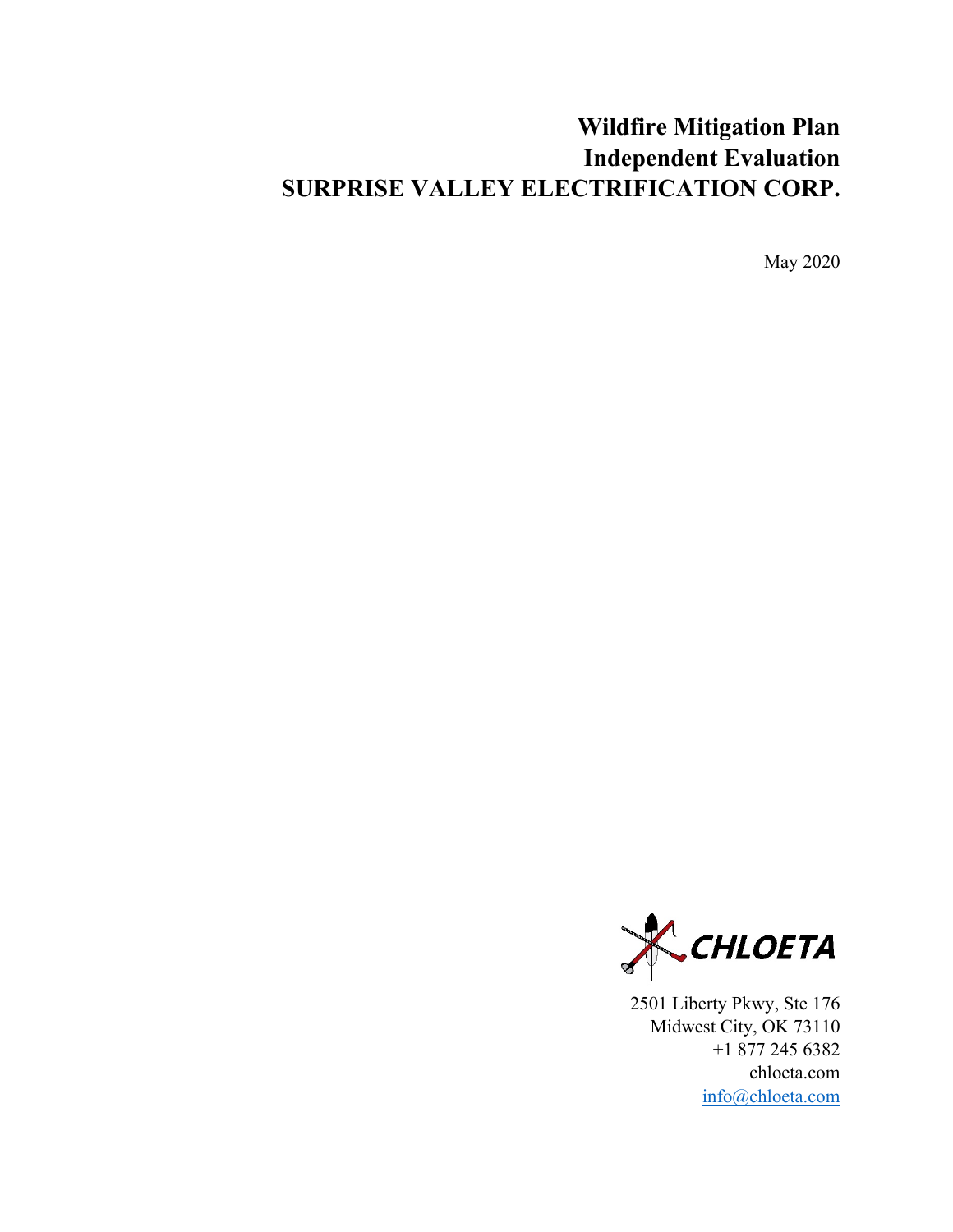## **Table of Contents**

| В.          |  |
|-------------|--|
| C.          |  |
| $D_{\rm c}$ |  |
| Е.          |  |
| F.          |  |
| G.          |  |
|             |  |
| I.          |  |
| J.          |  |
| Κ.          |  |
|             |  |
|             |  |
|             |  |
|             |  |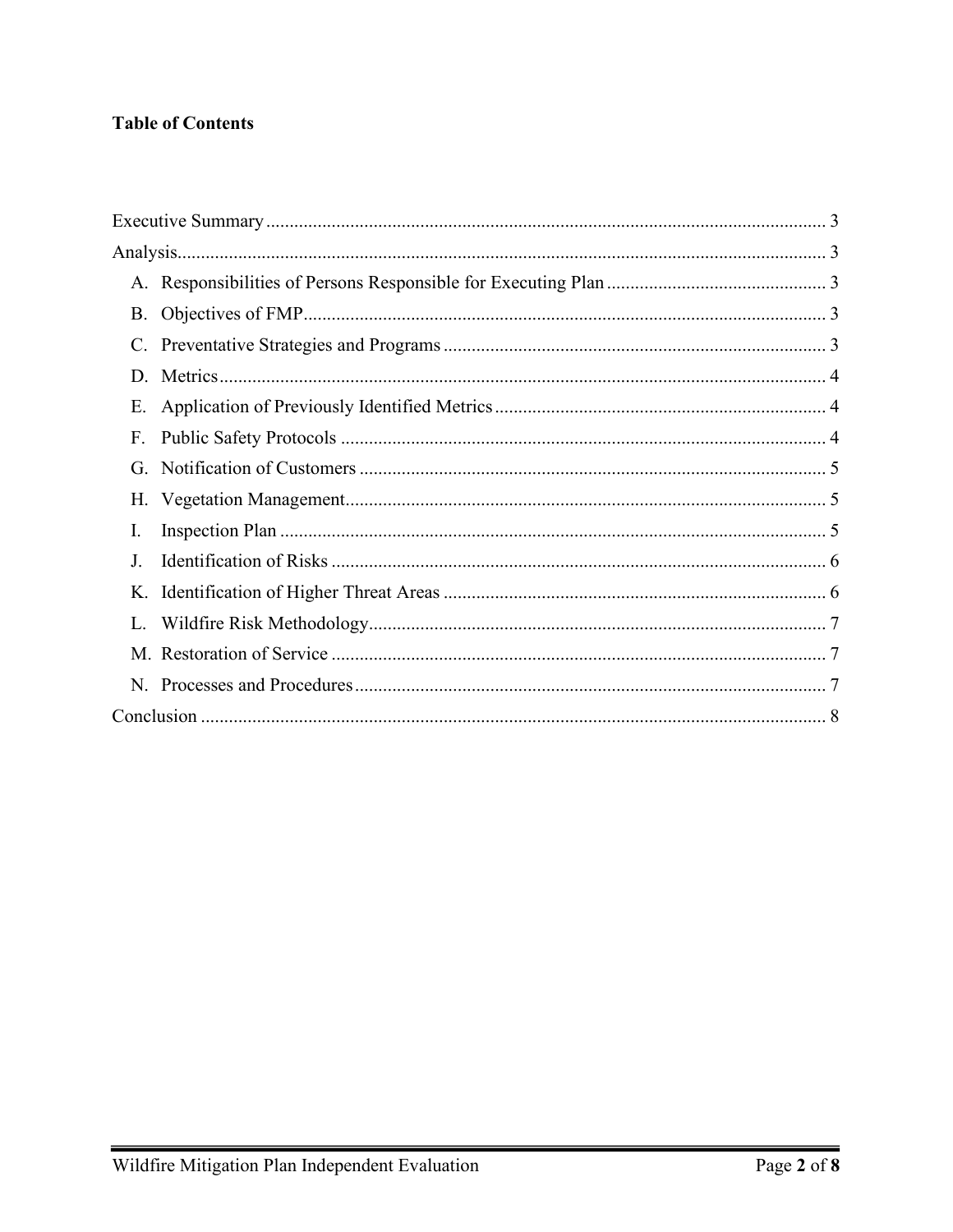# <span id="page-2-0"></span>**Executive Summary**

The Surprise Valley Electrification Corp. (SVEC) Wildfire Mitigation Plan (WMP) was prepared by Brown & Kysar, Inc. for publication in February 2020. In accordance with California Public Utilities Code Section 8387(c), this plan was reviewed and assessed by an independent evaluator to establish its comprehensiveness as legally defined. Chloeta Fire, LLC is providing the independent evaluation of this WMP prior to publication. Chloeta Fire, LLC is completely independent of both the SVEC and Brown & Kysar, Inc.

## <span id="page-2-1"></span>**Analysis**

This WMP was reviewed for compliance with California Public Utilities Code Section 8387, which establishes the guidelines for the comprehensiveness of a utility's wildfire mitigation plan. Section 8387 delineates multiple criteria for establishing comprehensiveness. This independent evaluation will review each criteria established in Section 8387 and determine if they are met by the WMP provided by Brown & Kysar.

## <span id="page-2-2"></span>**A. Responsibilities of Persons Responsible for Executing Plan**

**Section 8387 Requirement:** *An accounting of the responsibilities of persons responsible for executing the plan.*

**Plan Section Number:** 8.1, 8.1.1

The WMP identifies SVEC's management responsibilities regarding the implementation of the activities discussed in the WMP. Table 11 on page 66 identifies action items outlined in the WMP and the responsible department and workgroup in SVEC responsible for implementation.

## <span id="page-2-3"></span>**B. Objectives of FMP**

**Section 8387 Requirement:** *The objectives of the wildfire mitigation plan.*

**Plan Section Number:** 1.2, 1.3

The WMP establishes an overarching purpose in Section 1.2 and clearly states primary and secondary objectives in Section 1.3.

## <span id="page-2-4"></span>**C. Preventative Strategies and Programs**

**Section 8387 Requirement:** *A description of the preventive strategies and programs to be adopted by the local publicly owned electric utility or electrical cooperative to minimize the risk of its electrical lines and equipment*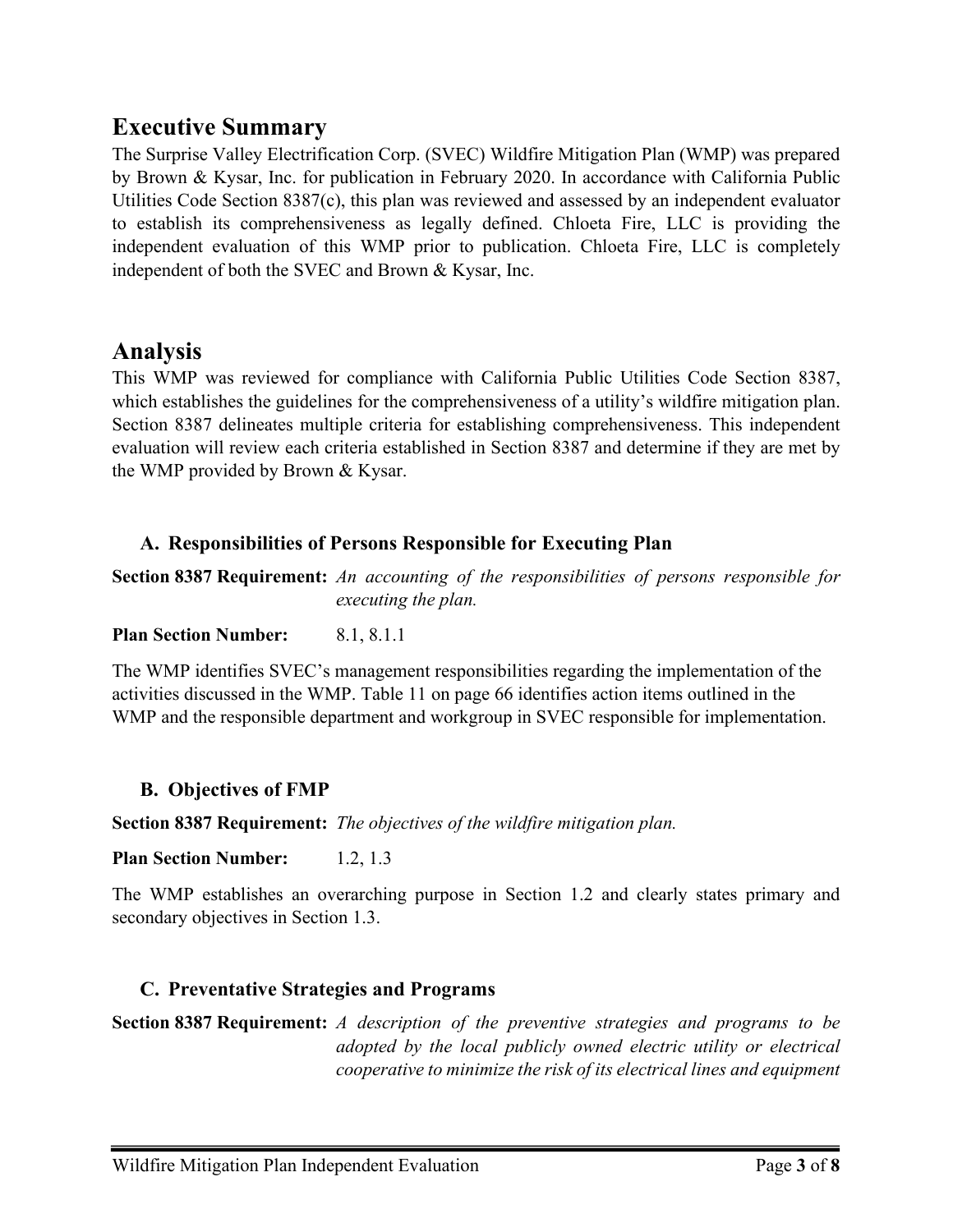*causing catastrophic wildfires, including consideration of dynamic climate change risks.*

#### **Plan Section Number:** 3

Section 3 of the WMP lists mitigation programs and activities that SVEC will undertake to minimize wildfire risk. Impacts of climate change are discussed in Section 4.3.

The WMP provides estimated timelines on implementation of the preventative strategies and programs in Table 2.

## <span id="page-3-0"></span>**D. Metrics**

```
Section 8387 Requirement: A description of the metrics the local publicly owned electric utility 
                 or electrical cooperative plans to use to evaluate the wildfire 
                 mitigation plan's performance and the assumptions that underlie the 
                  use of those metrics.
```
#### **Plan Section Number:** 8.2

Metrics and assumptions for measuring WMP performance are summarized in Table 12 and include the rationale, indicator, and measure of effectiveness. Programmatic metrics are discussed in Table 13 and include target goals. Goals outlined in the WMP will be monitored by the GM and LS.

## <span id="page-3-1"></span>**E. Application of Previously Identified Metrics**

**Section 8387 Requirement:** *A discussion of how the application of previously identified metrics to previous wildfire mitigation plan performances has informed the wildfire mitigation plan.*

#### **Plan Section Number:** 8.2.1

As noted in Section 8.2.1 the WMP is in its initial implementation and existing data is limited. The WMP establishes that as metrics are analyzed in subsequent years the WMP will be updated based on data collected.

#### <span id="page-3-2"></span>**F. Public Safety Protocols**

**Section 8387 Requirement:** *Protocols for disabling reclosers and deenergizing portions of the electrical distribution system that consider the associated impacts on public safety, as well as protocols related to mitigating the public safety impacts of those protocols, including impacts on critical first responders and on health and communication infrastructure.*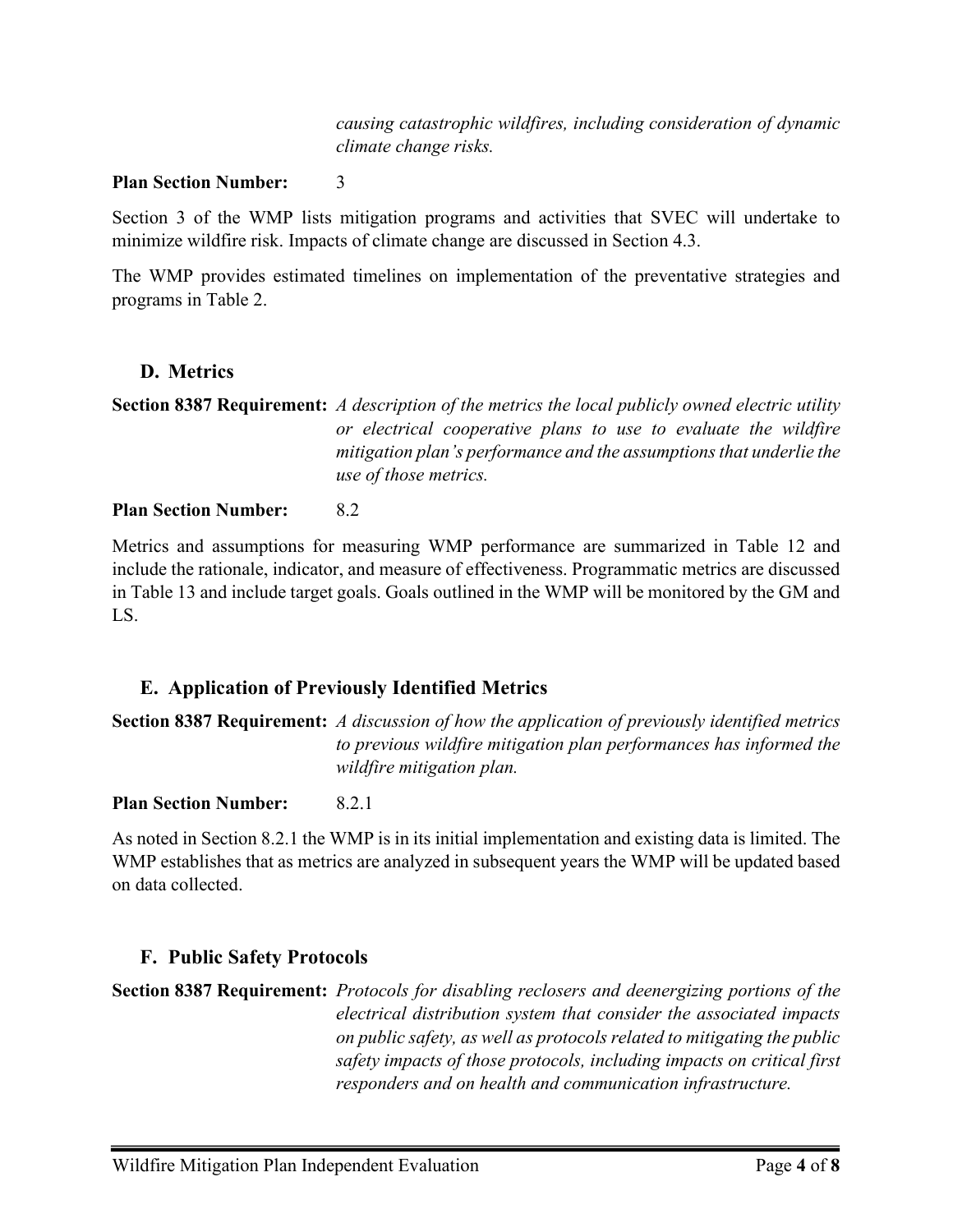#### **Plan Section Number:** 6.1.1, 6.1.2, 6.1.3

SVEC does not have a current protocol for de-energization as they do not intend to implement a Public Safety Power Shutoff (PSPS). They believe the risk and potential consequences of this action outweigh the chances of a wildfire igniting due to their overhead electric distribution system. Although they share this area with Pacific Power, a potential PSPS from Pacific Power will not affect SVEC customers.

Further precautionary actions are discussed in section 6.1.2 that detail extra practices to be taken during wildfire season. 6.1.3 discusses recloser operational practices.

## <span id="page-4-0"></span>**G. Notification of Customers**

**Section 8387 Requirement:** *Appropriate and feasible procedures for notifying a customer who may be impacted by the deenergizing of electrical lines. The procedures shall consider the need to notify, as a priority, critical first responders, health care facilities, and operators of telecommunications infrastructure.*

#### **Plan Section Number:** 7.1, 7.2

Key first responder infrastructure, health care facilities, and operators of telecommunications infrastructure are identified in the WMP. SVEC will follow California OES SEMS regulations for the planning, communication, and coordination of power shut down incidents. SVEC will use multiple channels for communicating events to customers, including through traditional media, the CodeRED app, the IPAWS system, and Facebook, among others. SVEC has specific personnel assigned for contacting elected officials and agencies and critical customers, however these personnel are not delineated in the WMP.

## <span id="page-4-1"></span>**H. Vegetation Management**

**Section 8387 Requirement:** *Plans for vegetation management.*

**Plan Section Number:** 6.3

The WMP establishes vegetation management goals and procedures to reduce wildfire risk. A metric of 95-100% compliance annually is established in Table 13.

#### <span id="page-4-2"></span>**I. Inspection Plan**

**Section 8387 Requirement:** *Plans for inspections of the local publicly owned electric utility's or electrical cooperative's electrical infrastructure.*

**Plan Section Number:** 6.2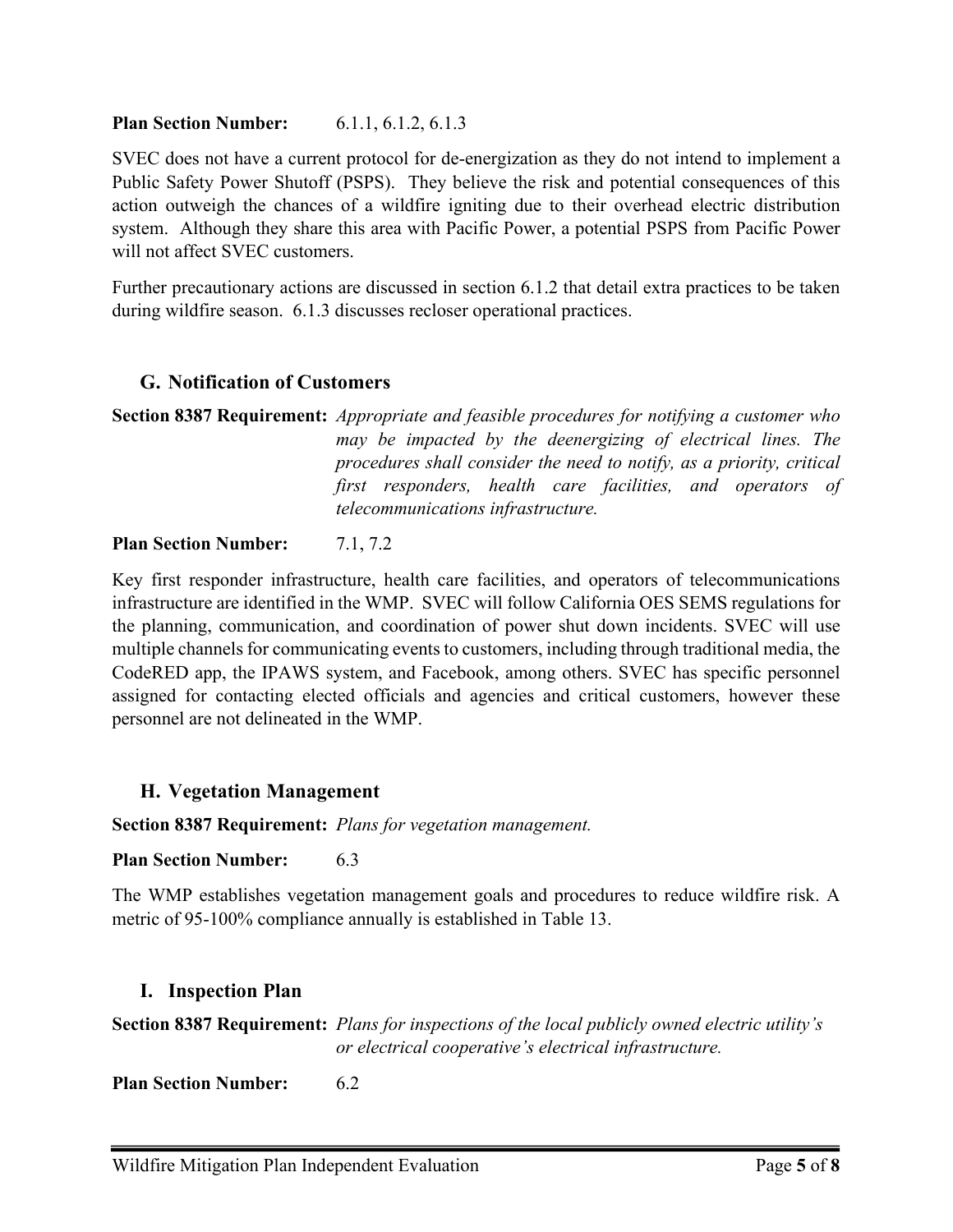The WMP includes a dedicated section on infrastructure inspections and maintenance (Section 6.2). Inspection protocols for transmission lines, transmission and distribution lines, and substations are delineated. Inspection schedule is shown in table 6.

## <span id="page-5-0"></span>**J. Identification of Risks**

**Section 8387 Requirement:** *A list that identifies, describes, and prioritizes all wildfire risks, and drivers for those risks, throughout the local publicly owned electric utility's or electrical cooperative's service territory. The list shall include, but not be limited to, both of the following:*

> *(i) Risks and risk drivers associated with design, construction, operation, and maintenance of the local publicly owned electric utility's or electrical cooperative's equipment and facilities.*

> *(ii) Particular risks and risk drivers associated with topographic and climatological risk factors throughout the different parts of the local publicly owned electric utility's or electrical cooperative's service territory.*

## **Plan Section Number:** 4, 4.5.1

Risks faced by SVEC are discussed in depth in Chapter 4 of the WMP. An Enterprise Risk Management strategy is implemented to identify, assess, respond and control, monitor, and report risk.

Particular risks and risk drivers associated with topographical and climatological risk factors are described in Sections 4.4.4.

## <span id="page-5-1"></span>**K. Identification of Higher Threat Areas**

**Section 8387 Requirement:** *Identification of any geographic area in the local publicly owned electric utility's or electrical cooperative's service territory that is a higher wildfire threat than is identified in a commission fire threat map, and identification of where the commission should expand a high fire-threat district based on new information or changes to the environment.*

## **Plan Section Number:** 5.1

SVEC is primarily outside of HFTDs with approximately 22% located in Tier 2 HFTD and no T&D lines in the extreme fire threat area. Maps within the WMP detail SVEC infrastructure across the service area of parts of 3 states.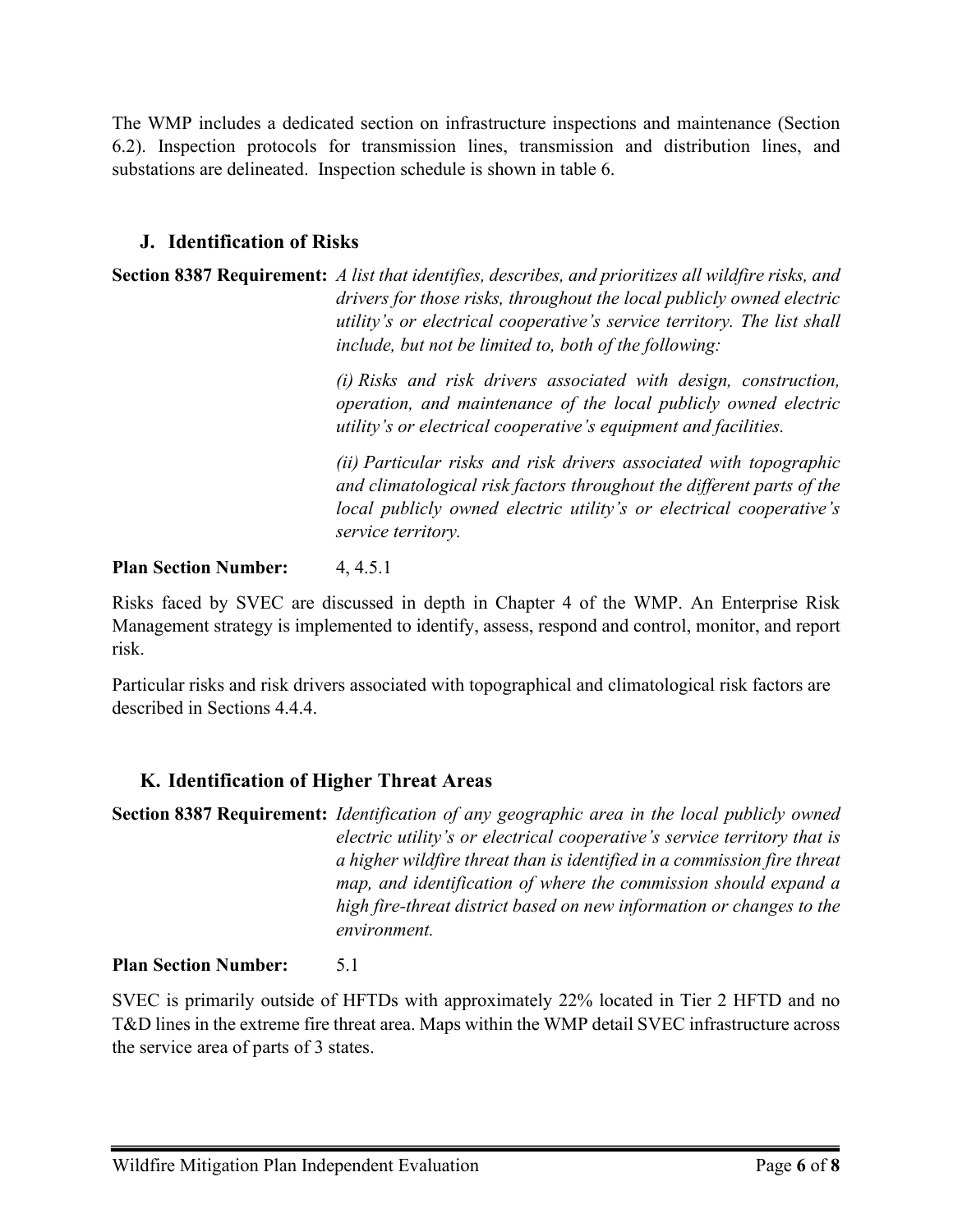## <span id="page-6-0"></span>**L. Wildfire Risk Methodology**

## **Section 8387 Requirement:** *A methodology for identifying and presenting enterprisewide safety risk and wildfire-related risk.*

#### **Plan Section Number:** 4.1, 4.2

SVEC uses an Enterprise Risk Management process for assessing risk. The methodology includes review of the Lassen and Modoc County Community Wildfire Protection Plans and the Modoc County Hazard Mitigation Plan. A bow tie analysis links key wildfire risk drivers with outcomes and consequences. Consequences from all wildfire outcomes are the same, but this is not unreasonable as similar consequences follow both large and small wildfires, with the difference being the degree of severity.

#### <span id="page-6-1"></span>**M. Restoration of Service**

**Section 8387 Requirement:** *A statement of how the local publicly owned electric utility or electrical cooperative will restore service after a wildfire.*

#### **Plan Section Number:** 7.4

The service restoration process following a wildfire is detailed in Section 7.4.1. Critical infrastructure facilities are prioritized during this process. Customer and media notification is done once electric service is restored. Periodic updates of restoration status prior to full restoration is recommended.

## <span id="page-6-2"></span>**N. Processes and Procedures**

**Section 8387 Requirement:** *A description of the processes and procedures the local publicly owned electric utility or electrical cooperative shall use to do all of the following:*

> *(i) Monitor and audit the implementation of the wildfire mitigation plan.*

> *(ii) Identify any deficiencies in the wildfire mitigation plan or its implementation, and correct those deficiencies.*

> *(iii) Monitor and audit the effectiveness of electrical line and equipment inspections, including inspections performed by contractors, that are carried out under the plan, other applicable statutes, or commission rules.*

**Plan Section Number:** 8.3, 8.3.2, 8.3.3

WMP efforts will be monitored quarterly and reported to the Board of Directors annually. Budgeting and strategic planning of WMP initiatives will coincide with SVEC's existing practice